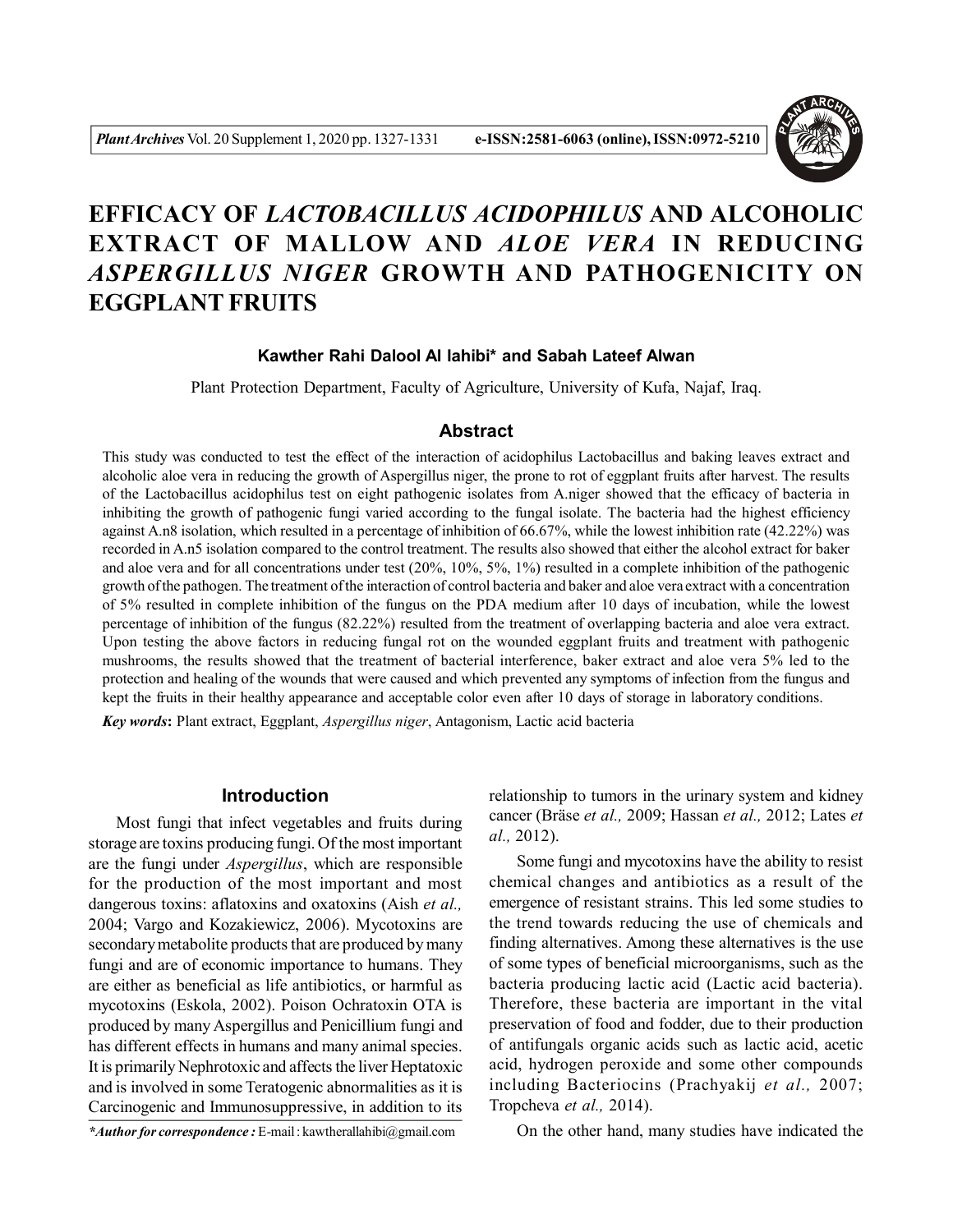importance of plant extracts in the resistance and inhibition of many fungal and bacterial pathogens (Valverde *et al.,* 2005). Among the important plants in this field is the Aloe vera plant, where many studies have demonstrated the high ability of this plant extract to inhibit fungi, bacteria and viruses in addition to stimulating the immune system (source). The fact that this plant extract contained clikosides, saponins, phenols and alkaloids made it one of the important extracts in the field of controlling pathogens (Tin, 2011 and Mbajiuka *et al.,* 2014).

Several studies reported that aqueous and alcoholic extract of mallow leaves showed inhibitory effects on growth of many fungi, especially toxins producing ones. This is mostly due to the fact that mallow plants contain cyclosides, soaps, alkaloids, flavonoids, phenols, resins and volatile oils, in addition to containing sugars compounds as glucose, galactose, arabinose, ramenose and xylor. (Islam *et al.,* 2010; Ahmad and Ibrahim, 2016). This study aimed to investigate the effect of common mallow extract, aloe vera extract and *Lactobacillus acidophilus* bacteria alone or in combination on the growth and pathogenicity of *Aspergillus niger* in vitro in culture medium and in vivo on eggplant fruits.

#### **Meterials and Methods**

# **Pathogenic** *Aspergillus niger* **and bio-controlling Lactobacillus acidophilus**

A morphologically and molecularly diagnosed fungal isolate of the pathogenic *Aspergillus niger* was obtained from the Plant Pathology Laboratory for Postgraduate Studies in the Department of Plant Protection/Faculty of Agriculture-University of Kufa. While the bio-controlling *Lactobacillus acidophilus* isolate was obtained from graduate laboratory in the Department of Food Science, College of Agriculture/University of Kufa.

# **Preparing alcoholic leaf extract of mallow and aloe vera**

The extract was prepared using 20g of fresh superficially sterilized leaves of aloe vera or mallow plants. The leaf material was mixed for 30 seconds in electric food processor with 400 ml of 95% ethylene. The mixture was then filtered using sterile filter paper and then passed through 0.20µm Whatman Millipore. The extract was then put in the oven at 45°C for 30 minutes to remove alcohol excess. The resulted extract was considered to be 100% fully effective stock compound for the alcoholic extract of aloe vera or mallow, and was stored in sterile glass closed flasks at 4°C until use.

**Effect of alcohol leaf extract of mallow and aloe vera on** *Aspergillus niger* **growth on PDA medium**

Four concentrations (1%, 5%, 10% and 20%) of stoke solution were prepared for both mallow and aloe vera extract in four sterile glass flasks. In this experiment, the poisoned medium technique was used by adding 1 ml of each concentration to 100 ml of sterile PDA and shaking to prepare a culture medium in concentrations of 0.01%, 0.05%, 0.1% and 0.02%, respectively, and poured into sterile Petri dishes. Each dish was then inoculated in the center with a 0.5 cm tablet from 7 days old pathogenic fungal culture and Incubated at  $25 \pm 2$ °C for 7 days. Then, the radial growth of the pathogenic fungus was measured and the percentage of inhibition was calculated according to the Abbott equation adapted by Shaban and Al-Mallah (1993).

# **Efficacy of** *Lactobacillus acidophilus* **against** *Aspergillus niger* **in the PDA medium**

The acidophilus Lactobacillus isolation was activated in the PDB medium by adding 1 ml of bacterial suspensions to 200 ml of the pre-prepared and incubated PDB medium at  $35 \pm 2$ °C for 48 hours. Then, 1 ml of bacterial suspension was added to 200 ml of the PDA medium, poured in 9 cm Petri dishes and stirred until the hardness. Dishes were inoculated with pathogenic fungus as (as formerly described) and the rate of inhibition was calculated after seven days incubation (abott 1999).

# **The synergistic effect of Lactobacillus acidophilus, mallow extract and aloe vera extract on** *Aspergillus niger* **growth in the PDA medium**

Seven glass flasks were prepared containing 50 ml of sterile PDA medium to test the effect of different treatments on the growth of pathogenic *Aspergillus niger*. Treatments included standard medium PDA without addition (control), PDA treated with bacterial suspension (105  $\times$  1.4), PDA treated with mallow extract 0.5%, aloe vera extract 0.5% PDA, in addition to other treatment combinations. After pouring and the hardening of the medium, the dishes were inoculated with *Aspergillus niger* and incubated. The percentage of inhibition was calculated after 7 days of incubation as previously mentioned.

# **Effect of Lactobacillus acidophilus, Alcoholic extractof mallow and aloe vera in reducing infection with** *Aspergillus niger* **on eggplant fruits**

Three plastic containers (30cm long, 20cm width and 10cm height) were prepared and filled with 3 liters of sterile distilled water, fungal suspension of *Aspergillus niger* (1.1  $\times$  10<sup>4</sup>) or a mixture of bacterial suspension  $(1.4 \times 10^5 \text{ T. m})$  and 0.05% alcoholic extract of mallow and Aloe vera. In this experiment, 24 uniform eggplant fruits were used and divided into four groups, two groups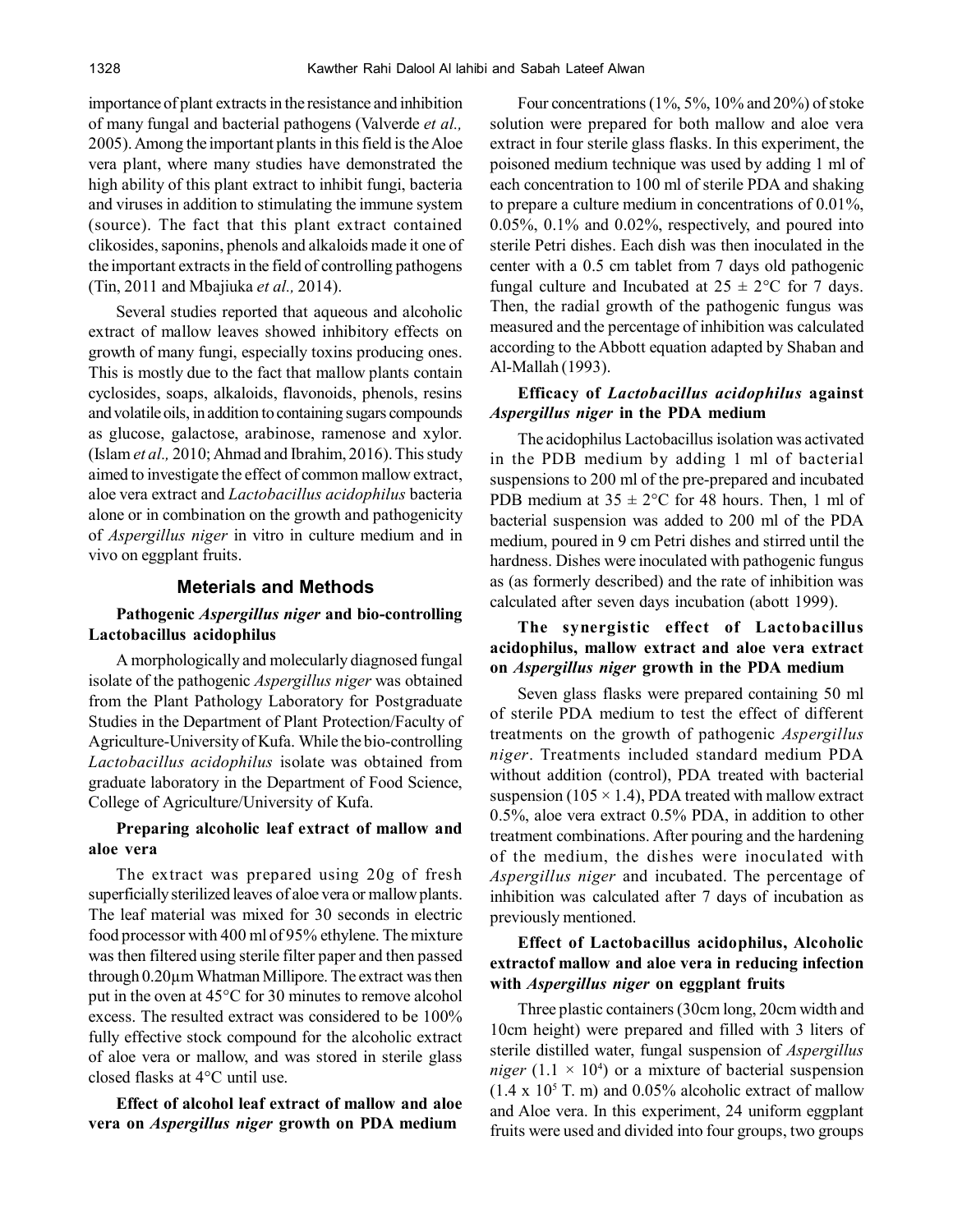of which were longitudinally wound with four wounds at a depth of 1cm. The first group was soaked for 5 minutes in the *Aspergillus niger* suspension and then air dried on filter papers for 30 minute, and then soaked also for 5 minutes in the combined treatment of bacterial suspension and alcoholic extract of mallow and aloe vera, dried on the filter papers and the fruits were kept in Polyethylene bags under laboratory conditions, while fruits of the control treatment were soaked in distilled water. The second group underwent the same treatments as the first group using unwounded fruits. Whereas, the same first procedure first was performed on the third group with reverse order by soaking the eggplant fruits in the combined treatment mixture (bacterial suspension and alcohol extract for mallow and aloe vera) then in fungal suspension following same steps. The unwounded fruits of the fourth group were subjected to same treamnet of group three. Bags containing eggplant fruits of all treatments were left for 10 days after which the injury level and infection severity were recorded and photographed.

### **Results and Discussion**

### **Effect of alcohol leaf extract of mallow and aloe vera on** *Aspergillus niger* **growth on PDA medium**

The results showed that the alcoholic extract of mallow and aloe vera at all the concentrations resulted in

| Table 1: Efficacy of <i>Lactobacillus</i> 100% inhibition of |                               |
|--------------------------------------------------------------|-------------------------------|
| acidophilus                                                  | against fungus growth after 7 |
| <i>Aspergillus niger</i> isolates in days of incubation      |                               |
| PDA medium.                                                  | compared to the               |

| <b>Aspegillus</b>       | % inhibition due    | control treatm    |
|-------------------------|---------------------|-------------------|
| niger                   | to Lactobacillus    | which the f       |
| isolate                 | acidophilus treated | appeared at       |
|                         | <b>PDA</b> medium   | growth rate       |
| A.n1                    | 64.88               | without any inh   |
| A.n2                    | 58.88               | This is consiste  |
| A.n3                    | 57.44               | previous results  |
| A.n4                    | 46.33               | et al., 2010; Al- |
| A.n5                    | 42.22               | $2012$ ) that the |
| A. $n6$                 | 51.88               | substances pre    |
| A.n7                    | 60.77               | the plant ex      |
| A.n8                    | 66.66               | including sap     |
| A.n9                    | 48.55               | resins, clico     |
| A.n10                   | 51.55               | tannins, alka     |
| A.n11                   | 53.77               | ficomari          |
| A.n12                   | 63.0                | carbohydrate:     |
| A.n13                   | 56.0                | flavonoids, hav   |
| A.n14                   | 55.22               | inhibiting<br>1n  |
| Control                 | 0.00                | growth of         |
| L.S.D. $_{(\leq 0.05)}$ | 0.5625              | especially        |
|                         |                     |                   |

compared to the nent in iungus 100% and ibition. nt with (Islam Tikriti, active sent in ktract, onins, sides. loids.  $n e s$ , s, and e a role g the fungi, the

alcoholic extract which is more effective.

# **Efficacy of** *Lactobacillus acidophilus* **against** *Aspergillus niger* **isolates in PDA medium**

The results showed (Table 1) that all *Lactobacillus acidophilus* isolates inhibited the growth of *Aspergillus niger* in different proportions on the PDA medium. The highest percentage of inhibition (66.66%) was recorded in the A.n8 isolate while the lowest percentage of inhibition was 42.22% with A.n5, compared with the control treatment at 7 days of incubation.

The reason for inhibiting the growth of pathogenic fungi when bacteria are present in the same medium is because the bacteria possess several mechanisms, including.

Competition for location and food, antagonistic effects against the pathogen and secretion of many analytical enzymes that work to inhibit the growth of microorganisms, especially fungi. Organic acids such as lactic acid and acetic acid, as well as hydrogen peroxide, are among the most important antagonistic compounds that these bacteria produce against fungi (Rolf, 2000; Ross, 2002 and Prachyakij *et al.,* 2007).

# **The synergistic effect of Lactobacillus acidophilus, mallow extract and aloe vera extract on** *Aspergillus niger* **growth in the PDA medium**

The results of testing the synergistic effect of different treatments on the growth of pathogenic fungi (Table 2) showed that the highest efficiency of bacteria, baker extracts and aloe vera (alcoholic) in inhibiting the growth of the fungus Aspergillus niger, as other factors have shown a reduction in the radial (country) growth of the fungus in Fungal colonies with significant differences, as the highest percentage of inhibition (100%) in the interaction treatment of bacteria and mallow and aloe vera extract, while the lowest inhibition rate in combination of bacteria and aloe vera extract was 82.22% compared to the control treatment which recorded fungi growth of

**Table 2:** Synergistic effect of Lactobacillus acidophilus, mallow extract and aloe vera extract on *Aspergillus niger* growth in the PDA medium.

| Treatments                                   | $\overline{\%}$ inhibition of A.<br>niger on PDA medium |
|----------------------------------------------|---------------------------------------------------------|
| Aloe vera extract + $L$ . <i>acidophilus</i> | 82.22                                                   |
| Mallow extract+ L. acidophilus               | 87.11                                                   |
| Aloe vera extract+ Mallow extract            |                                                         |
| $+ L.$ acidophilus                           | 100                                                     |
| Aloe vera extract+ Mallow extract            | 97.77                                                   |
| Control                                      | 0.00                                                    |
| L.S.D. $_{(\leq 0.05)}$                      | 0.5103                                                  |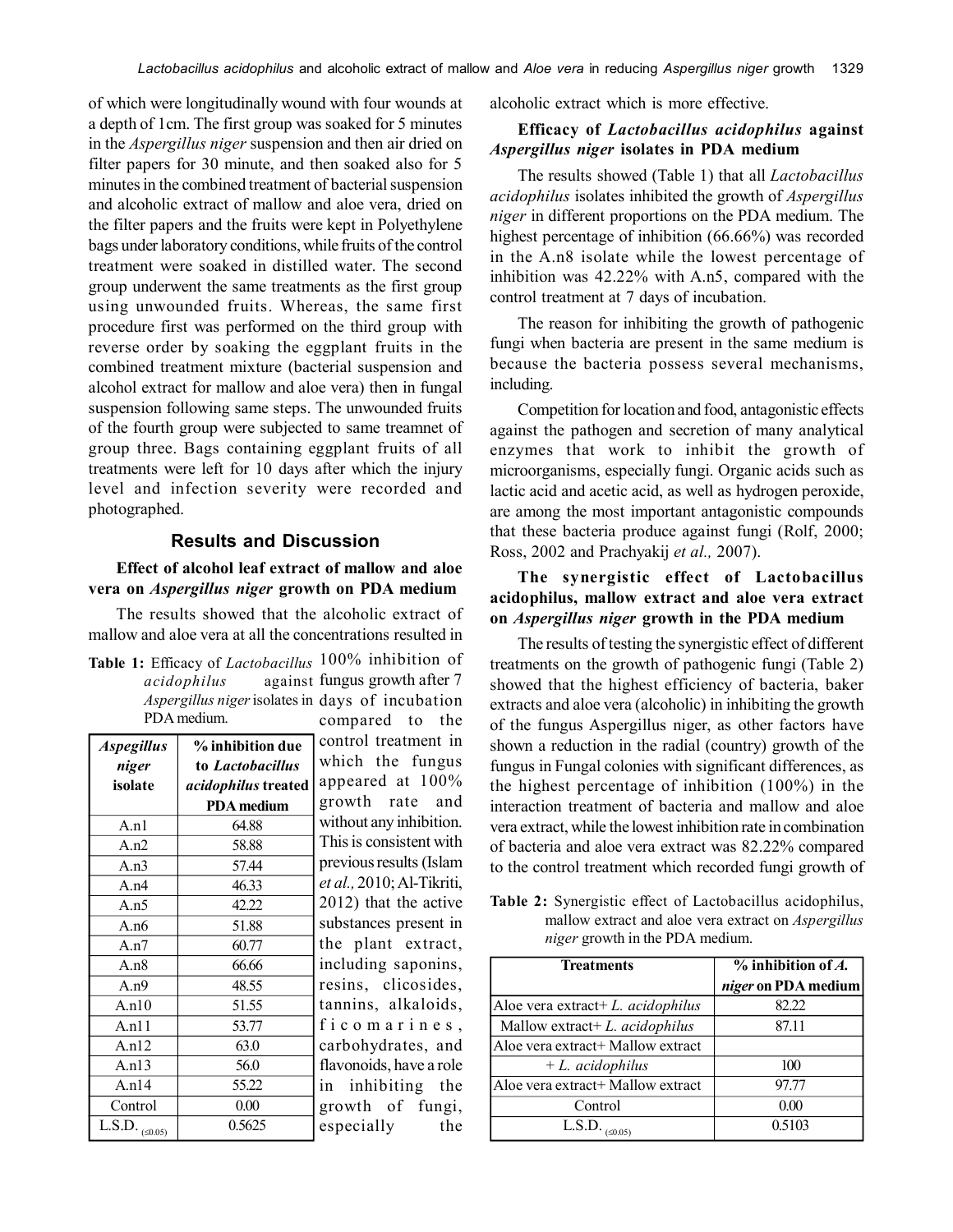

**Fig. 1:** Effect of Lactobacillus acidophilus, Alcoholic extractof mallow and aloe vera in reducing infection with *Aspergillus niger* on eggplant fruits.

#### 100% after 10 days of incubation.

The reason for this is due to the synergistic effect of both bacteria and alcoholic extracts of baker and aloe vera, so that the active substances present in baking extracts and aloe vera are highly soluble in organic solvents such as ethyl alcohol and not soluble in water, so the alcoholic extract is more effective in inhibiting fungi compared to the aqueous extract This is consistent with (Islam *et al.,* 2010; Nabigol and Asghari, 2013 and, Tamilarasi *et al.,* 2014), and that bacteria contain many antifungal agents. This led to an increased rate of inhibition and this is consistent with Tropcheva *et al.,* 2014).

The results of examining the fruits of eggplant after 10 days of storage in polyethylene bags in laboratory conditions showed that treatments sequence (soaking in the biological control mixture and then in the fungal suspension of the pathogenic fungus or vice versa) did not increase the fungus pathogenicity nor reduced efficacy of the controlling mixture against the pathogenic fungus (Figure 1 B, C, and D). Fruits of eggplant (wounded or

unwounded) treated with a mixture of bakery extract and 5% aloe vera and Lactobacillus acidophillus, which were subsequently treated with Aspergillus niger, did not show symptoms of rotting with no damage and the treated

fruits appeared healthy and in natural color, unlike the positive control of fruits treated only with the pathogenic fungus suspension only, which lost its natural color and showed symptoms of tissue degeneration in the sites of infected wounds that were brown surrounded by a red color to the tissue surrounding the site of the injury, which eventually led to small size fruits with shrinking and deformation (Fig. 1A).

The symptoms of infection and rotting did not appear in the fruits treated with the extract of aloe vera and bakeries, despite the presence of the pathogen. This is often due to the plant extracts used containing many essential minerals and compounds (Nagata *et al.,* Ebizuka, 2002; Balasubramanian, and Narayanan, 2013), which stimulate growth hormone, increase zinc levels and some amino acids that play an important role in stimulating this hormone. Thus, this will increase in cell division and